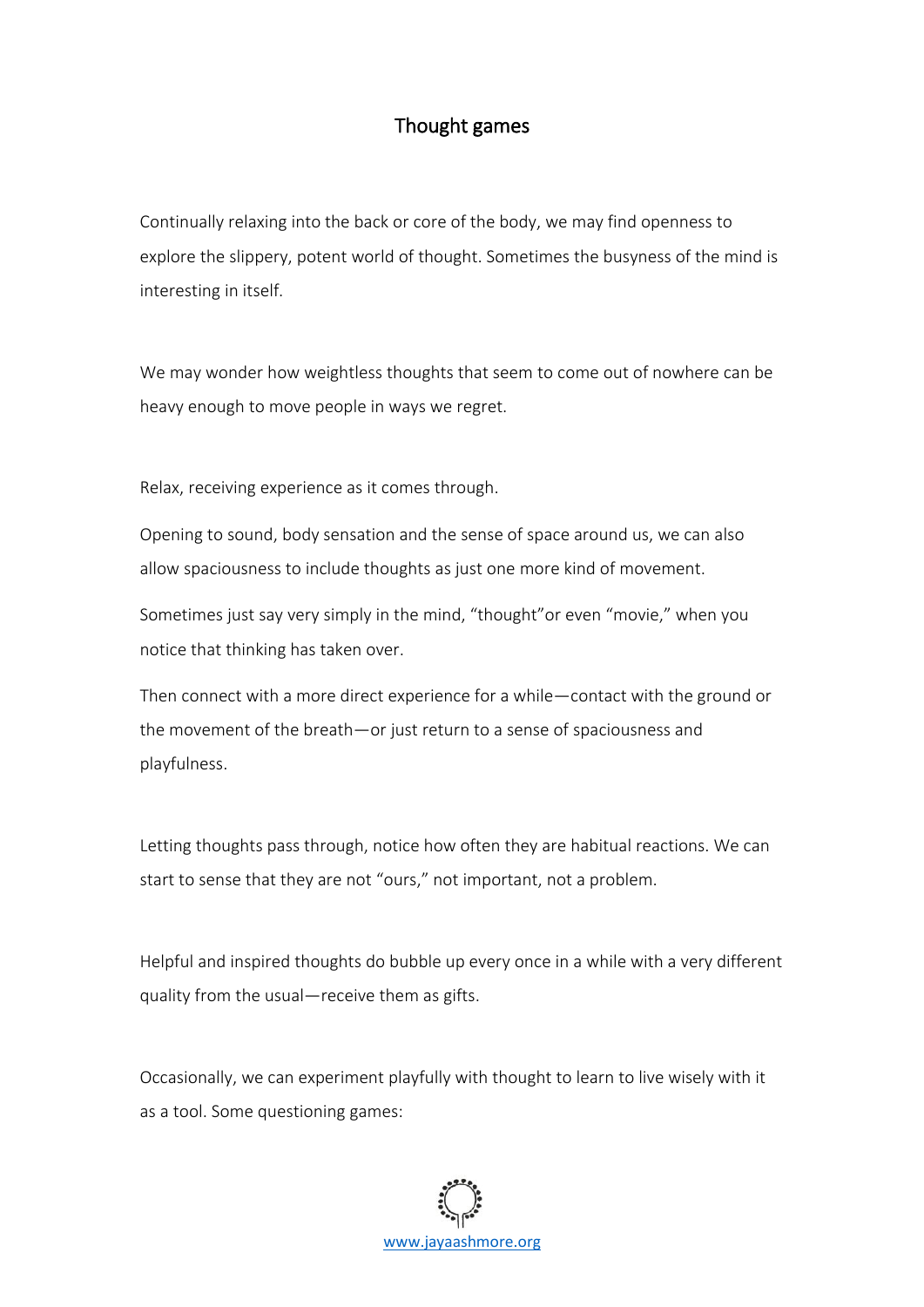Investigating: What is a thought? What is it made of? Is image a thought? Numbers? What about the memory of smell?

Counting: In 60 seconds, how many thoughts pass through the mind? (Sometimes playing this game makes thoughts stop; sometimes we find that there are too many layers of thought to capture….)

Tracing back: When we catch ourselves in the midst of a train of thought, we can attempt to trace it back to its starting point. Even when we space out, there is something that records the sequence of thoughts, and we can sometimes access that recording. What we often find is that a sound or unpleasant sensation may have knocked us out of the present moment into reverie. Other times, it is just the openness at the end of the out-breath.

Emotional tone: When particular thoughts recur again and again, we may need to notice what emotion (or charged belief, interpretation, or energy knot) is fueling them. Then we can be with the emotion more directly.

Fantasy: Sometimes when a cycle of thinking repeats many times, we could try doing the opposite of what we think we are supposed to do: we could let the fantasy happen fully, without guilt. Our very resistance (often in the form of shame, guilt, or judgment) is what keeps the fantasy alive.

"Feeling" the thoughts: When the mind is relatively loving and quiet, we could try to sense thoughts in a different way. We could try to "feel" them, in a way that is more subtle than emotional feeling. If thoughts are ducks swimming on the water of the mind, then we try to feel how the legs are moving underneath the water.

Aha!: Notice and feel the quality of the many moments when we suddenly realize we have been lost in thinking. Every once in a while, we can let ourselves drop down into